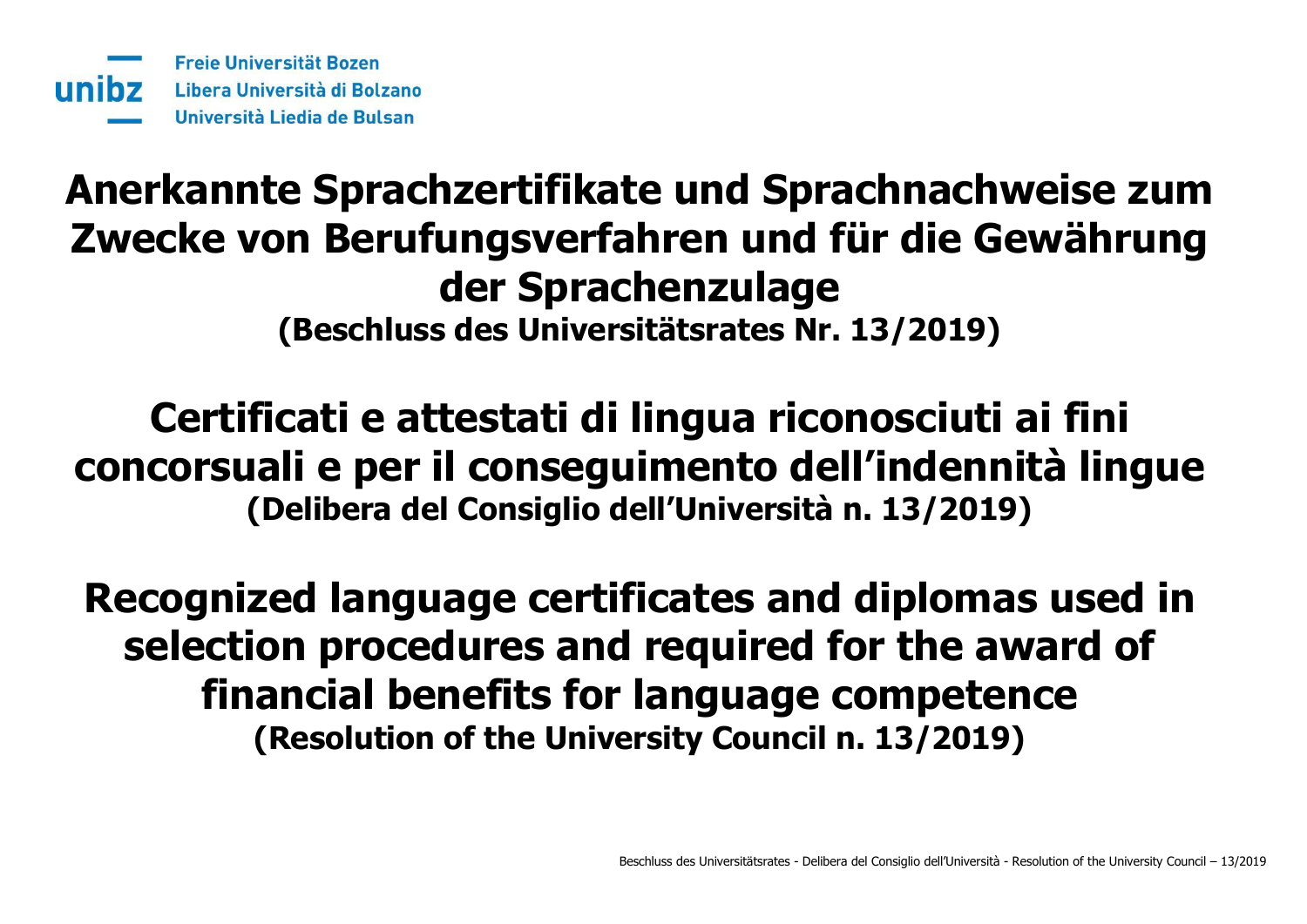#### **Disposizioni generali**

Una certificazione internazionale o un attestato di lingua per essere riconosciuti devono corrispondere alle seguenti caratteristiche:

- 1. prevedere la valutazione di tutte e quattro le abilità linguistiche ed essere emessi dallo stesso soggetto/ente
- 2. riportare la sufficienza in ciascuna abilità in forma di valutazione complessiva (in alternativa le singole valutazioni dovranno essere indicate sul certificato o su idonea documentazione rilasciata dall'ente certificatore)

Se sul certificato non è riportata l'indicazione di un livello complessivo viene riconosciuto il livello più basso raggiunto nelle singole abilità, sempreché venga raggiunto un risultato positivo.

Non si accetta nessun tipo di compensazione nel caso di risultati parziali negativi e non verranno calcolati valori "medi" a meno che questa prassi non sia prevista dall'ente certificatore.

Non si accettano attestati in merito a singole abilità rilasciati da diversi enti certificatori.

Non vengono riconosciuti certificati di frequenza di corsi di lingua, attestati di test di fine corso o altri esami rilasciati da enti privati. Non vengono riconosciuti risultati di test di piazzamento.

Non vengono riconosciuti attestati rilasciati da singoli docenti, lettori o insegnanti di lingua.

Non vengono riconosciuti attestati del DAAD.

I certificati internazionali, al momento della loro consegna, non devono essere stati conseguiti da più di 5 anni (sono validi i certificati rilasciati a partire dal 1° gennaio del quinto anno precedente alla presentazione del certificato e per tutta la durata dell'anno in questione).

Ulteriori attestati elencati nell'apposita sezione della presente lista hanno validità illimitata.

#### **Allgemeine Bestimmungen**

Um anerkannt zu werden, muss ein internationales Zertifikat oder ein Sprachnachweis folgende Voraussetzungen erfüllen:

- 1. die Bewertung der Leistung in allen vier Fertigkeiten umfassen und von der Zertifizierungsorganisation selbst ausgestellt sein
- 2. eine ausreichende Leistung in allen Fertigkeiten in Form einer Gesamtnote anzeigen (und/oder die detaillierte Bewertung wird auf dem Zertifikat selbst oder durch eine originalgetreue angemessene Dokumentation seitens der Zertifizierungsorganisation angegeben)

Wenn auf dem Zeugnis kein Gesamtergebnis und/oder –niveau ausgewiesen wird, so ist jeweils das niedrigste erreichte Niveau in einer der Teilfertigkeiten für die Festlegung des Niveaus ausschlaggebend, sofern dieser Prüfungsteil bestanden wurde.

Es gibt keine Kompensation für "nicht bestandene" Prüfungsteile und es werden keine Mittelwerte gebildet, sofern nicht von der Zertifizierungsorganisation vorgesehen.

Bescheinigungen über einzelne Fertigkeiten von unterschiedlichen Zertifizierungsorganisationen werden nicht akzeptiert.

Teilnahmebestätigungen, Bescheinigungen über Kursabschlusstests und Prüfungen von privaten Bildungsträgern sowie Ergebnisse von Einstufungstests werden nicht anerkannt.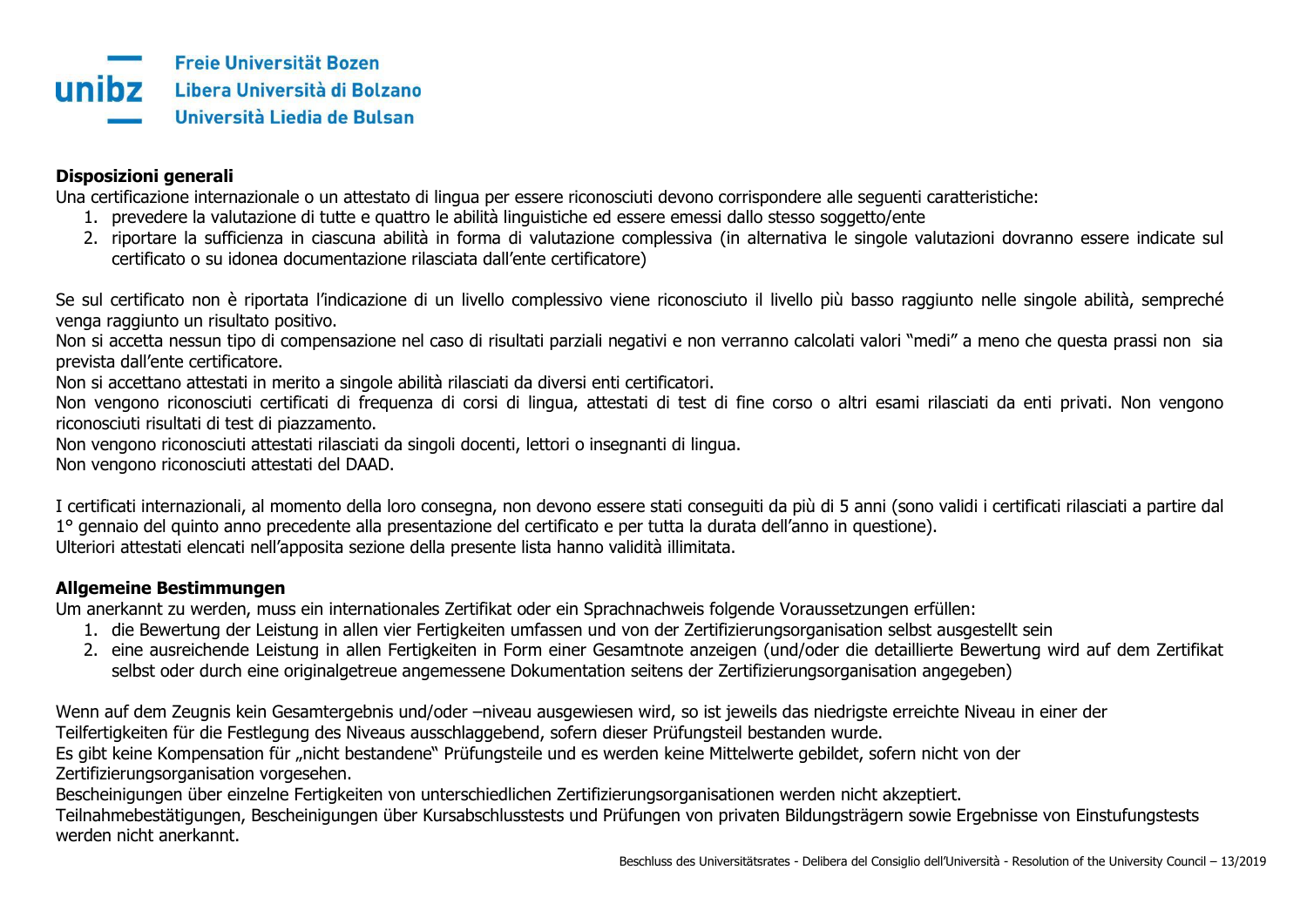

Es werden keine Bescheinigungen anerkannt, die von einzelnen Dozenten, Lektoren oder Lehrpersonen ausgestellt werden. DAAD-Bescheinigungen werden nicht anerkannt.

Bei internationalen Sprachzertifikaten muss der Nachweis innerhalb der letzten fünf Jahre vor der Einreichung erbracht worden sein. Es gilt das gesamte Kalenderjahr ab dem 1. Januar.

Die in der Sektion "Weitere Sprachnachweise" aufgelisteten Bescheinigungen haben unbegrenzte Gültigkeit.

#### **General Dispositions**

In order to be recognised, an international certificate or any proof of language proficiency must meet the following requirements:

- 1. include the assessment in all four skills and the certificate must be issued by the certification organization itself
- 2. indicate adequate performance in all skills in the form of an overall grade (and/or the detailed assessment is indicated on the certificate itself or by appropriate documentation faithful to the original by the certification organization)

If no overall result and/or level is stated on the certificate, the lowest level reached in one of the subskills is decisive for determining the level, provided that this part of the examination has been passed.

There is no compensation for "failed" parts of the exam and no averages are calculated unless these provided by the certification organization. Certificates regarding single skills issued by different certification organizations will not be accepted.

Certificates of participation, certificates of end-of-course-tests and examinations from private educational institutions as well as results of placement tests will not be recognised.

Certificates issued by individual lecturers or teaching staff will not be recognised.

DAAD certificates are not recognised.

International language certificates must not be older than five years before the date of its submission. The entire calendar year shall apply from 1 January.

"Further Recognized Degrees and Diplomas" will have unlimited validity.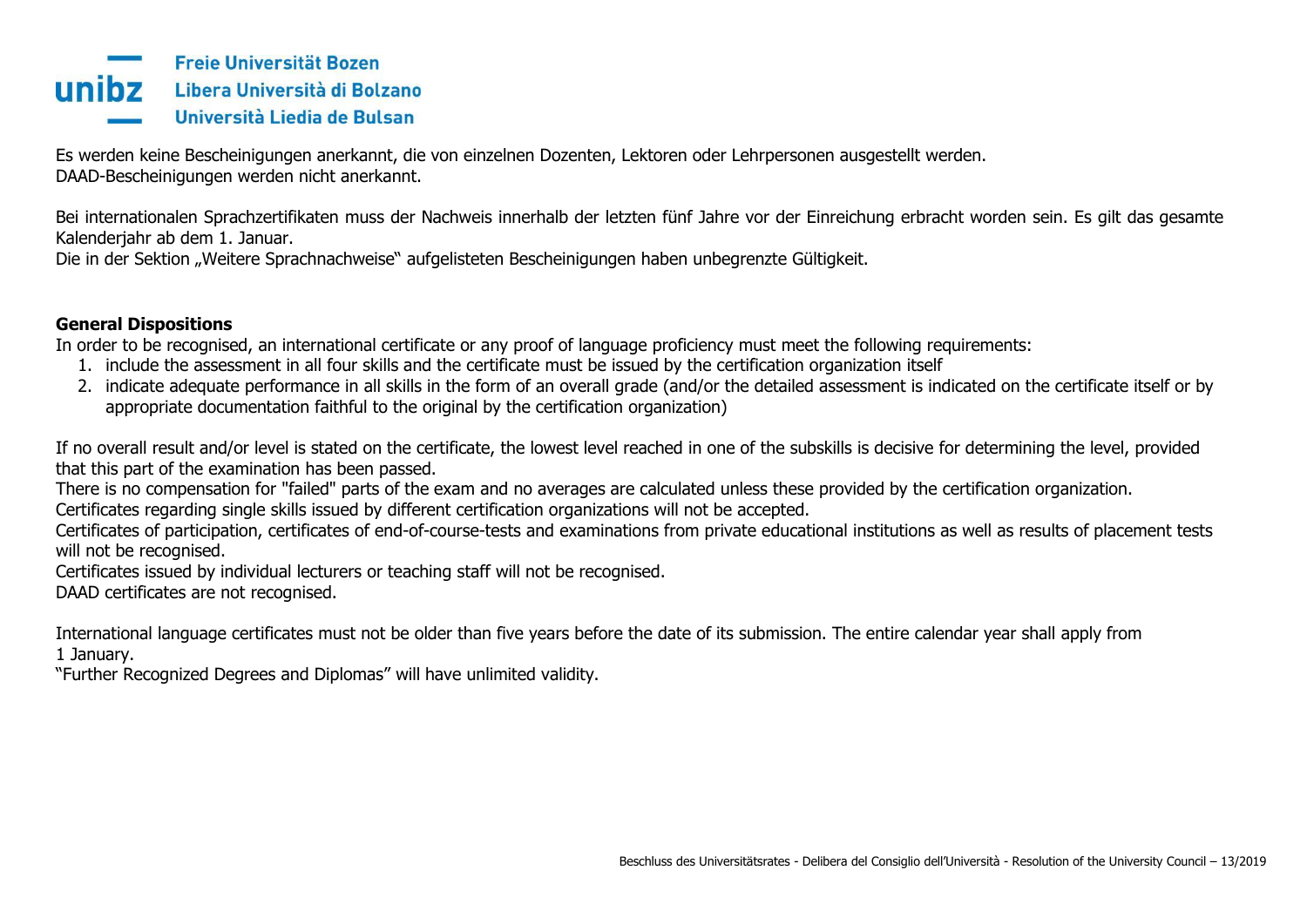

## **DEUTSCH**

**SPRACHZERTIFIKATE: Es werden nur Sprachzertifikate anerkannt, die zum Zeitpunkt des Antrages auf Anerkennung nicht älter als 5 Jahre sind.**

| Niveaus des Gemeinsamen Europäischen Referenz-<br>rahmens (GER):                                        | A2                                  | <b>B1</b>                           | <b>B2</b>                                                       | C1                                                                               | C <sub>2</sub>               |  |
|---------------------------------------------------------------------------------------------------------|-------------------------------------|-------------------------------------|-----------------------------------------------------------------|----------------------------------------------------------------------------------|------------------------------|--|
| Goethe-Institut<br>Goethe-Zertifikat                                                                    | • Goethe-Zertifikat A2              | • Goethe-Zertifikat B1              | • Goethe-Zertifikat B2<br>· Zertifikat Deutsch für den<br>Beruf | • Goethe-Zertifikat C1<br>• Prüfung<br>Wirtschaftsdeutsch<br>International (PWD) | • Goethe-Zertifikat C2       |  |
| Verein Österreichisches Sprachdiplom<br>Österreichisches Sprachdiplom (ÖSD)                             | $\bullet$ ÖSD A2                    | $\bullet$ ÖSD B1                    | $\bullet$ ÖSD B2                                                | $\bullet$ ÖSD C1                                                                 | $\bullet$ ÖSD C2             |  |
| TestDaF-Institut<br>Test Deutsch als Fremdsprache (TestDaF)                                             |                                     |                                     | • TestDaF (mindestens TDN<br>3 in allen Prüfungsteilen)         | • TestDaF (mindestens TDN<br>4 in allen Prüfungsteilen)                          |                              |  |
| Hochschulen der Bundesrepublik Deutschland<br>Deutsche Sprachprüfung für den Hochschulzugang<br>(DSH)   |                                     |                                     | $\bullet$ DSH-1                                                 | $\bullet$ DSH-2                                                                  | $\bullet$ DSH-3              |  |
| Deutscher Volkshochschulverband e.V.<br>The European Language Certificates (TELC)                       | • telc Deutsch A2                   | • telc Deutsch B1                   | • telc Deutsch B2                                               | • telc Deutsch C1                                                                |                              |  |
| Kultusministerkonferenz der Länder in der Bundesrepublik<br>Deutschland<br>Deutsches Sprachdiplom (DSD) | $\bullet$ DSD - A2                  | $\bullet$ DSD - B1                  | $\bullet$ DSD - B2                                              | $\bullet$ DSD - C1                                                               |                              |  |
| Hochschulen innerhalb des UNIcert-Netzwerkes                                                            |                                     | • UNIcert Stufe I - Deutsch         | • UNIcert Stufe II - Deutsch                                    | • UNIcert Stufe III -<br>Deutsch                                                 | • UNIcert Stufe IV - Deutsch |  |
| WEITERE NACHWEISE FÜR DIE DEUTSCHE SPRACHE: unbegrenzte Gültigkeit                                      |                                     |                                     |                                                                 |                                                                                  |                              |  |
| Niveaus des Gemeinsamen Europäischen Referenz-<br>rahmens (GER):                                        | A <sub>2</sub>                      | <b>B1</b>                           | <b>B2</b>                                                       | C1                                                                               | C <sub>2</sub>               |  |
| Autonome Provinz Bozen                                                                                  | · Zweisprachigkeits-<br>nachweis A2 | · Zweisprachigkeits-<br>nachweis B1 | · Zweisprachigkeits-<br>nachweis B2                             | · Zweisprachigkeits-<br>nachweis C1                                              |                              |  |
| Sprachenzentrum der Freien Universität Bozen                                                            |                                     | • Interne Sprachprüfung B1          | • Interne Sprachprüfung<br>B2                                   | • Interne Sprachprüfung C1                                                       |                              |  |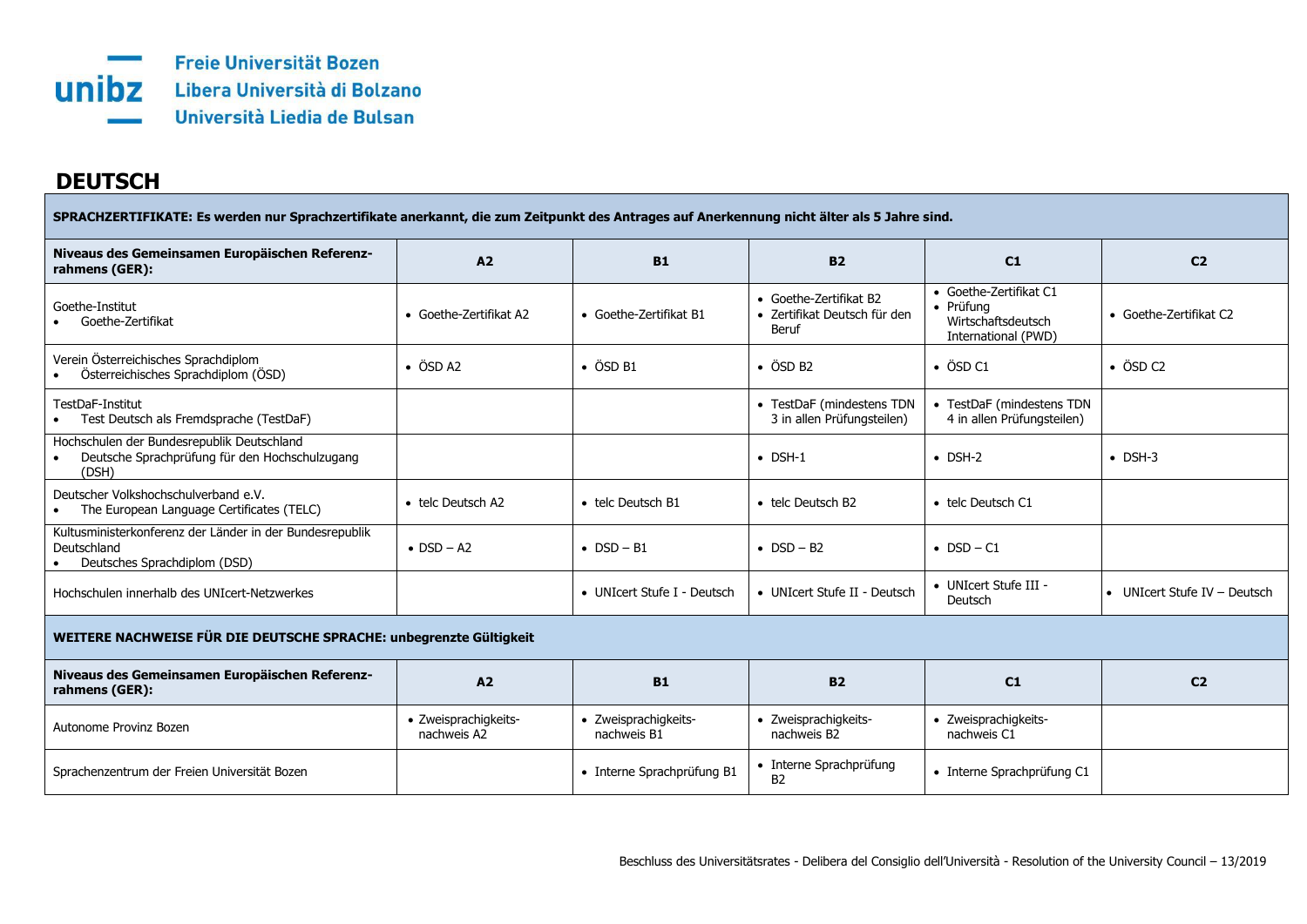

# **ITALIANO**

| CERTIFICAZIONI LINGUISTICHE INTERNAZIONALI: Si riconoscono solo certificati conseguiti negli ultimi 5 anni prima della richiesta di riconoscimento                                                                                                                                          |                                  |                                            |                                              |                                            |                                 |  |
|---------------------------------------------------------------------------------------------------------------------------------------------------------------------------------------------------------------------------------------------------------------------------------------------|----------------------------------|--------------------------------------------|----------------------------------------------|--------------------------------------------|---------------------------------|--|
| Livelli del Quadro Comune Europeo di Riferimento<br>(QCER)                                                                                                                                                                                                                                  | A2                               | <b>B1</b>                                  | <b>B2</b>                                    | C1                                         | C <sub>2</sub>                  |  |
| Università per Stranieri di Perugia (CVCL=Centro per la<br>Valutazione e la Certificazione Linguistica)<br>Certificato di Lingua Italiana (CELI)<br>Certificato di Italiano Commerciale (CIC)<br>$\bullet$                                                                                  | $\bullet$ CELI 1-A2              | $\bullet$ CELI 2-B1<br>$\bullet$ CIC B1    | $\bullet$ CELI 3-B2                          | $\bullet$ CELI 4-C1<br>$\bullet$ CIC C1    | $\bullet$ CELI 5-C2             |  |
| Università per Stranieri di Siena-Centro CILS<br>Certificazione di Italiano come Lingua Straniera (CILS)                                                                                                                                                                                    |                                  | • CILS UNO-B1                              | $\bullet$ CILS DUE-B2                        | $\bullet$ CILS TRE-C1                      | • CILS QUATTRO-C2               |  |
| Società Dante Alighieri, Roma<br>Progetto Lingua Italiana Dante Alighieri (PLIDA)<br>$\bullet$                                                                                                                                                                                              | • PLIDA A2                       | • PLIDA B1                                 | • PLIDA B2                                   | · PLIDA C1                                 | • PLIDA C2                      |  |
| Università degli Studi Roma Tre-Dipartimento di Linguistica<br>Certificazione dell'italiano come lingua straniera (cert.it)                                                                                                                                                                 | • $A2 - cert.it$                 | $-B1 - cert.it$                            | $\bullet$ B2 – cert.it                       |                                            | • $C2$ – cert.it                |  |
| Accademia Italiana di Lingua<br>Diploma avanzato di lingua italiana (DALI)<br>$\bullet$<br>Diploma avanzato di lingua commerciale (DALC)<br>Diploma intermedio di lingua italiana (DILI)<br>Diploma intermedio di lingua commerciale (DILC)<br>Diploma elementare di lingua italiana (DELI) | $\bullet$ DELI - A2              | $\bullet$ DILI - B1<br>$\bullet$ DILC - B1 | $\bullet$ DILI – B2                          | $\bullet$ DALI - C1<br>$\bullet$ DALC - C1 | $\bullet$ DALI – C2             |  |
| Deutscher Volkshochschulverband e.V.<br>The European Language Certificates (TELC)                                                                                                                                                                                                           | • telc Italiano A2               | • telc Italiano B1                         | • telc Italiano B2                           |                                            |                                 |  |
| Hochschulen innerhalb des UNIcert-Netzwerkes                                                                                                                                                                                                                                                |                                  | • UNIcert Livello I - Italiano             | • UNIcert Livello II $-$<br>Italiano         | • UNIcert Livello III -<br>Italiano        | • UNIcert Livello IV - Italiano |  |
| ULTERIORI ATTESTATI PER LA LINGUA ITALIANA: validità illimitata                                                                                                                                                                                                                             |                                  |                                            |                                              |                                            |                                 |  |
| Livelli del Quadro Comune Europeo di Riferimento<br>(QCER)                                                                                                                                                                                                                                  | A2                               | <b>B1</b>                                  | <b>B2</b>                                    | C1                                         | C <sub>2</sub>                  |  |
| Provincia Autonoma di Bolzano                                                                                                                                                                                                                                                               | • Attestato di bilinguismo<br>A2 | • Attestato di bilinguismo<br><b>B1</b>    | · Attestato di bilinguismo<br>B <sub>2</sub> | • Attestato di bilinguismo<br>C1           |                                 |  |
| Centro linguistico della Libera Università di Bolzano                                                                                                                                                                                                                                       |                                  | · Esame interno di livello B1              | · Esame interno dilivello<br>B <sub>2</sub>  | • Esame interno d livello C1               |                                 |  |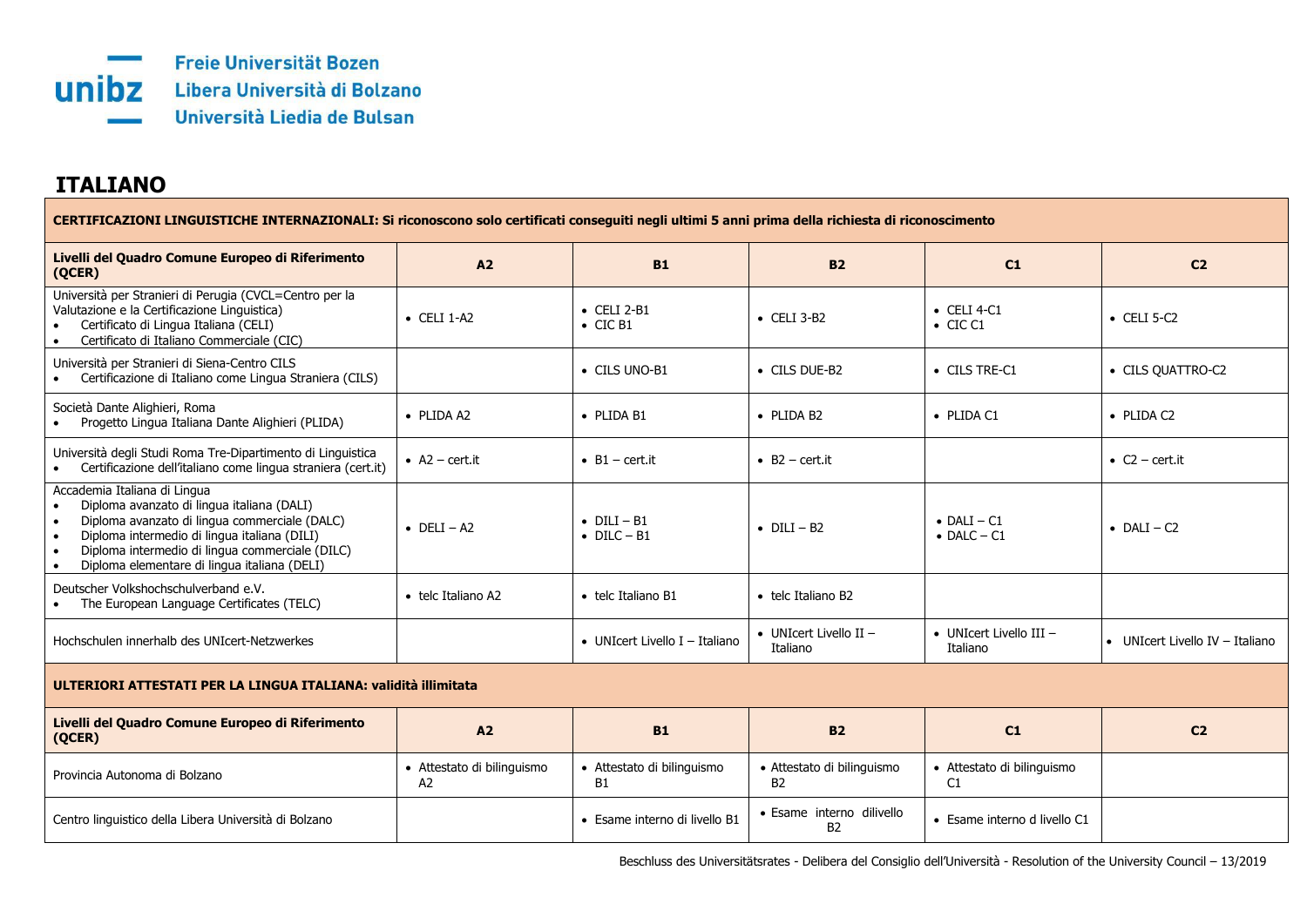

### **ENGLISH**

| RECOGNIZED INTERNATIONAL LANGUAGE CERTIFICATES: Only certificates taken in the past 5 years are recognized.                                                                                                                                                                                                                                                                        |                                                                                                                    |                                                                                                                                                                           |                                                                                                                                                                                                        |                                                                                                                                                       |                                                                                         |  |
|------------------------------------------------------------------------------------------------------------------------------------------------------------------------------------------------------------------------------------------------------------------------------------------------------------------------------------------------------------------------------------|--------------------------------------------------------------------------------------------------------------------|---------------------------------------------------------------------------------------------------------------------------------------------------------------------------|--------------------------------------------------------------------------------------------------------------------------------------------------------------------------------------------------------|-------------------------------------------------------------------------------------------------------------------------------------------------------|-----------------------------------------------------------------------------------------|--|
| Level according to the Common European Framework<br>of Reference (CEFR)                                                                                                                                                                                                                                                                                                            | A2                                                                                                                 | <b>B1</b>                                                                                                                                                                 | <b>B2</b>                                                                                                                                                                                              | C1                                                                                                                                                    | C <sub>2</sub>                                                                          |  |
| Cambridge ESOL<br>Key English Test (KET)<br>Preliminary English Test (PET)<br>$\bullet$<br>Business English Certificate (BEC)<br>$\bullet$<br><b>Business Language Testing Services (BULATS)</b><br>$\bullet$<br>First Certificate in English (FCE)<br>$\bullet$<br>Certificate in Advanced English (CAE)<br>$\bullet$<br>Certificate of Proficiency in English (CPE)<br>$\bullet$ | • KET: pass, merit<br>• PET: Level A2 Certificate<br>• BEC Preliminary: Level A2<br>Certificate<br>• BULATS: 20-39 | • KET: distinction<br>• PET: pass, merit<br>• FCE: Level B1 Certificate<br>• BEC Preliminary: pass,<br>merit<br>• BEC Vantage: Level B1<br>Certificate<br>• BULATS: 40-59 | • PET: distinction<br>• FCE: Grade $B - C$<br>• CAE: Level B2 Certificate<br>• BEC Preliminary:<br>distinction<br>• BEC Vantage: Grade C-B<br>• BEC Higher: Level B2<br>Certificate<br>• BULATS: 60-74 | $\bullet$ FCE: Grade A<br>• CAE: Grade $B - C$<br>• CPE: Level C1 Certificate<br>• BEC Vantage: Grade A<br>• BEC Higher: Grade C-B<br>• BULATS: 75-89 | • CAE: Grade A<br>• CPE: Grade A-B-C<br>• BEC Higher: Grade A<br>• BULATS: 90-100       |  |
| University of Michigan<br>Michigan English Test (MET)<br>Michigan English Language Assessment Battery<br>$\bullet$<br>(MELAB)<br>Examination for the Certificate of Competency in<br>$\bullet$<br>English (ECCE)<br>Examination for the Certificate of Proficiency in English<br>$\bullet$<br>(ECPE)                                                                               | • $MET - A2$ (all 4 skills)                                                                                        | $\bullet$ MET – B1 (all 4 skills)<br>• MELAB $- B1$ (all 4 skills)                                                                                                        | • MET $-$ B2 (all 4 skills)<br>• MELAB $-$ B2 (all 4 skills)<br>$\bullet$ ECCE                                                                                                                         | $\bullet$ MET - C1 (all 4 skills)<br>• MELAB $- C1$ (all 4 skills)                                                                                    | $\bullet$ ECPE                                                                          |  |
| ETS of Princeton, NJ<br>Test of English as a Foreign Language (TOEFL)<br>Test of English for International Communication<br>(TOEIC)                                                                                                                                                                                                                                                |                                                                                                                    | • TOEFL ibt: 42-71<br>• TOEIC: Listening 275+;<br>Reading 275+; Speaking<br>120+; Writing 120+                                                                            | • TOEFL ibt: 72-94<br>• TOEIC: Listening 400+;<br>Reading 385+; Speaking<br>160+; Writing 150+                                                                                                         | • TOEFL ibt: 95-114<br>• TOEIC: Listening 490+;<br>Reading 455+; Speaking<br>180+; Writing 180+                                                       | • TOEFL ibt: 115-120                                                                    |  |
| British Council et al.<br>International English Language Testing System (IELTS)                                                                                                                                                                                                                                                                                                    |                                                                                                                    | • IELTS (General &<br>academic): Band score:<br>$4.0 - 5.0$                                                                                                               | • IELTS (General &<br>academic): Band score:<br>$5.5 - 6.5$                                                                                                                                            | • IELTS (General &<br>academic): Band score:<br>$7.0 - 8.0$                                                                                           | • IELTS (General &<br>academic): Band score:<br>$8.5+$                                  |  |
| Pearson International<br>Pearson Test of English (PTE)                                                                                                                                                                                                                                                                                                                             | PTE Academic: 30-42<br>PTE General: Level 1                                                                        | • PTE Academic: 43-59<br>• PTE General: Level 2                                                                                                                           | • PTE Academic: 60-76<br>• PTE General: Level 3                                                                                                                                                        | • PTE Academic: 77-85<br>• PTE General: Level 4                                                                                                       | • PTE Academic: 86-90<br>• PTE General: Level 5                                         |  |
| LanguageCert                                                                                                                                                                                                                                                                                                                                                                       | • International<br>ESOL+SESOL: A2 Access                                                                           | • International<br>ESOL+SESOL: B1<br>Achiever                                                                                                                             | • International<br>ESOL+SESOL:<br><b>B2</b><br>Communicator                                                                                                                                            | • International<br>ESOL+SESOL:<br>C1<br>Expert                                                                                                        | • International<br>ESOL+SESOL: C2<br>Mastery                                            |  |
| London Chamber of Commerce and Industry<br>Junior English Test/Senior English Test (JETSET)                                                                                                                                                                                                                                                                                        | $\bullet$ JETSET - Level 3<br>• English for Business Level<br>1: pass                                              | $\bullet$ JETSET - Level 4<br>• English for Business Level<br>2: pass                                                                                                     | $\bullet$ JETSET - Level 5<br>• English for Business Level<br>3: pass                                                                                                                                  | $\bullet$ JETSET - Level 6<br>• English for Business Level<br>4: pass                                                                                 | $\bullet$ JETSET - Level 7<br>• English for Business<br>Level 4: credit,<br>distinction |  |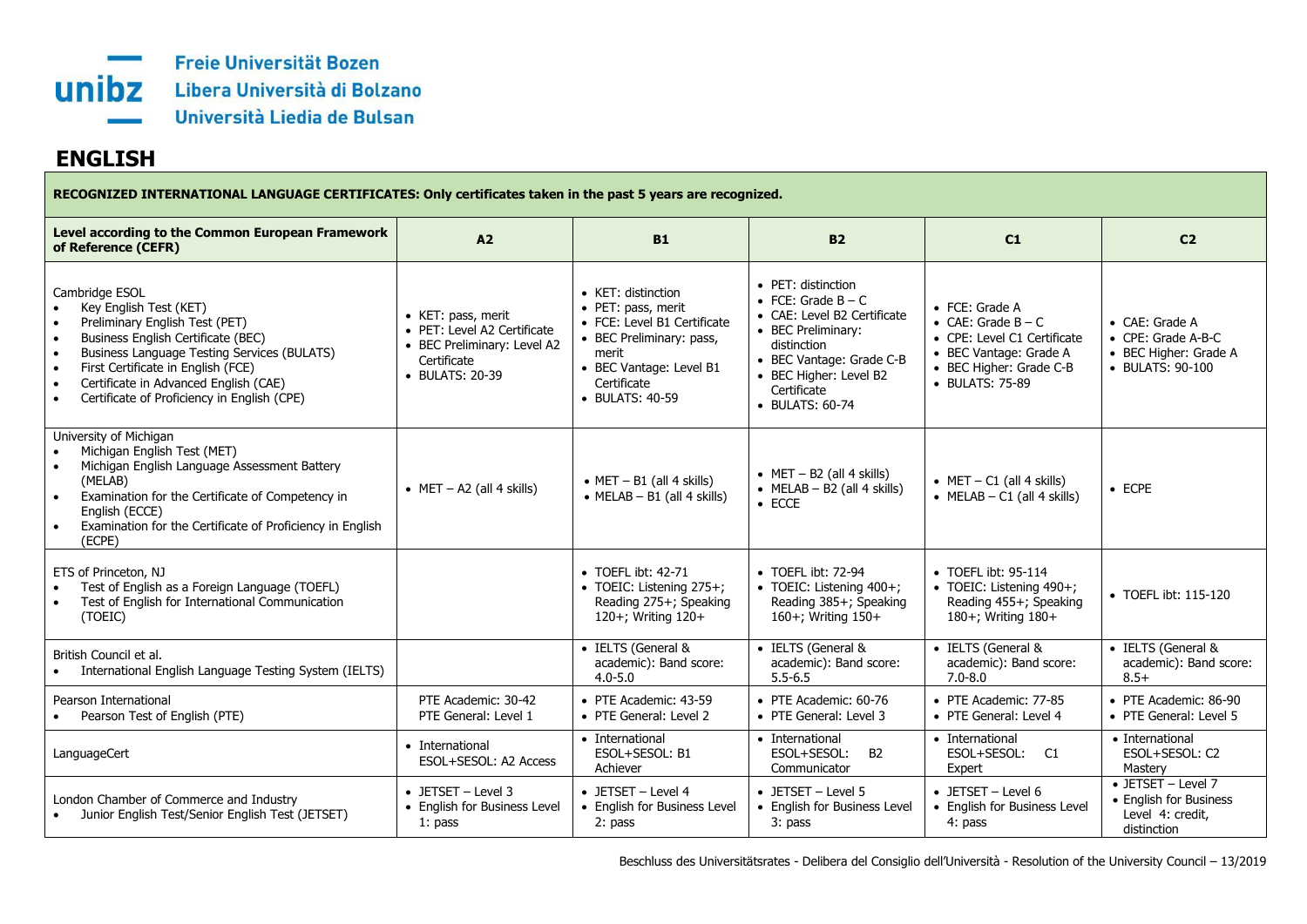

| Hochschulen innerhalb des UNIcert-Netzwerkes                                                                            |                    | • UNIcert Level I-English | • UNIcert Level II-English | • UNIcert Level III-English | • UNIcert Level IV-English |  |  |
|-------------------------------------------------------------------------------------------------------------------------|--------------------|---------------------------|----------------------------|-----------------------------|----------------------------|--|--|
| Trinity College London<br>Integrated Skills in English (ISE)                                                            | • ISE Foundation   | $\bullet$ ISE I (B1)      | $\bullet$ ISE II (B2)      | $\bullet$ ISE III (C1)      | $\bullet$ ISE IV (C2)      |  |  |
| Gatehouse Awards<br>Test of Interactive English (TIE)<br>English Test for Academic and Professional Purposes<br>(ETAPP) | $\bullet$ TIE A2   | $\bullet$ TIE B1          | $\bullet$ TIE B2           | $\bullet$ TIE C1            | $\bullet$ TIE C2           |  |  |
| English Speaking Board<br>English as an Acquired Language (EAL)                                                         | • EAL/ESOL Entry 2 | • EAL/ESOL Entry 3        | • EAL/ESOL Level 1         | • EAL/ESOL Level 2          | • EAL/ESOL Level 3         |  |  |
| FURTHER RECOGNIZED DEGREES AND DIPLOMAS FOR THE CERTIFICATION OF THE ENGLISH LANGUAGE: unlimited validity               |                    |                           |                            |                             |                            |  |  |
| Level according to the Common European Framework<br>of Reference (CEFR)                                                 | A2                 | <b>B1</b>                 | <b>B2</b>                  | C <sub>1</sub>              | C <sub>2</sub>             |  |  |
| Language Centre of the Free University of Bozen-Bolzano                                                                 |                    | Internal B1 exam          | $\bullet$ Internal B2 exam | • Internal C1 exam          |                            |  |  |